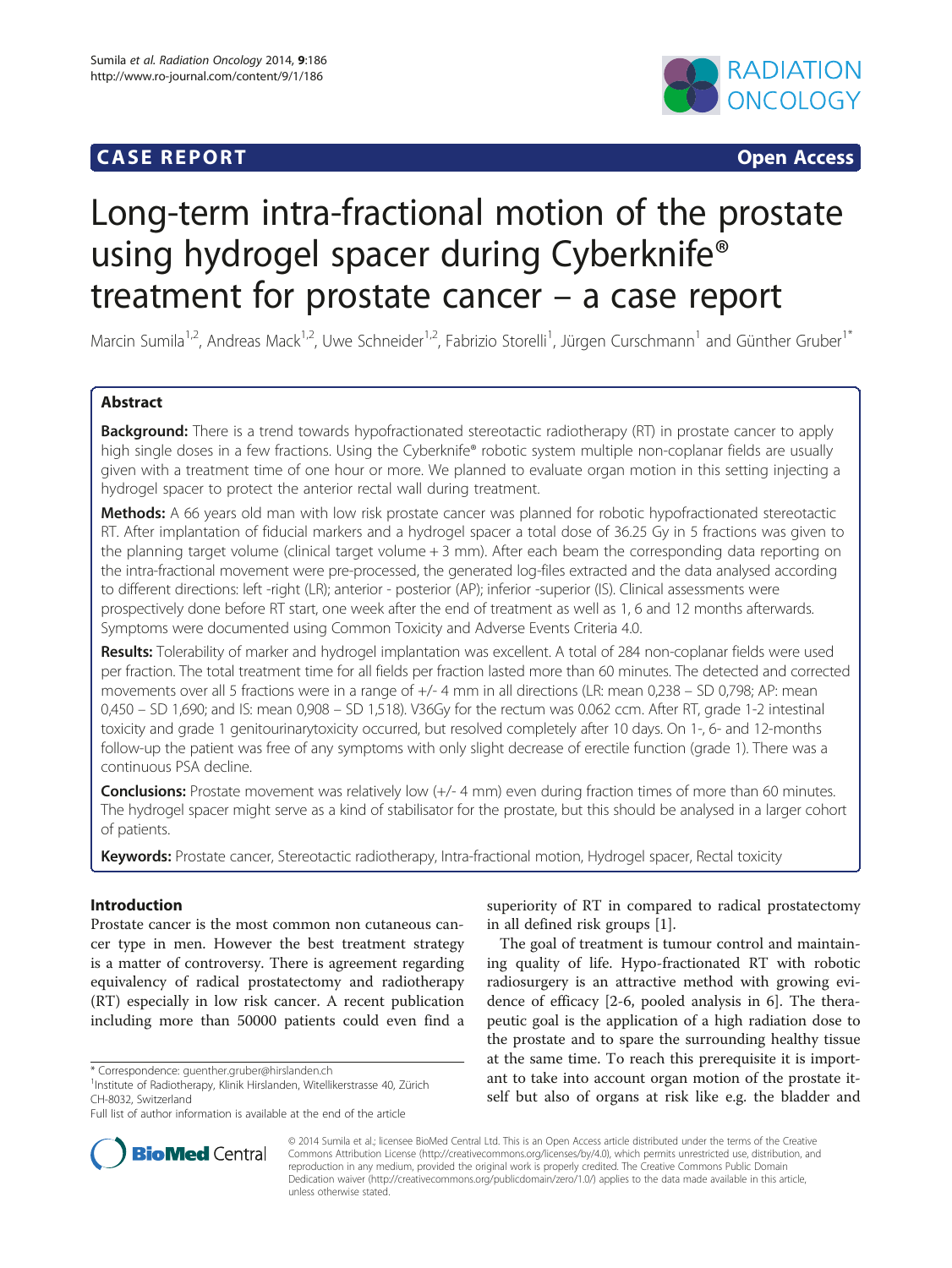the rectum. This is especially true for hypofractionated stereotactic RT, where high doses per fraction and therefore small safety margins around the prostate are applied. The implantation of gold markers into the prostate has been widely adopted, and with these fiducials the actual prostate position can be monitored and tracked before and even during every fraction.

A relatively new development is a hydrogel spacer, which can be injected between prostate and rectum. By increasing the distance the anterior rectal wall can be better spared from the high dose region of the irradiation [\[7](#page-5-0)-[10\]](#page-5-0). One can hypothesize, that the hydrogel spacer may stabilize the prostate and reduce its motion. We report here our experience with the first patient treated on the Cyberknife® robotic RT system using both, implanted fiducial markers and hydrogel spacer.

## Patient and methods

A 66 years old patient with localized low risk prostate cancer (T2a, Gleason-Score 6, PSA 5 ng/ml) was referred to our department for stereotactic irradiation. After informed consent fiducial markers (Heider Medical Products, Daeniken, Switzerland) were implanted into the prostate by the urologist. At the same procedure the spacer gel (SpaceOAR® System, Augmenix Inc., Waltham, MA) was injected transperineal under ultrasound guidance into the space between the prostate and the rectum. Details about the procedure are given elsewhere [[11\]](#page-5-0). 7 days after the implantation the planning computer tomography was done, transferred to the MultiPlan® inverse planning system and fused with post interventional magnetic resonance imaging allowing an optimal visualization of intra-pelvic organs, gold markers and the hydrogel. Following structures were contoured: Prostate, seminal vesicles, rectum, bladder, penile bulb, urethra, bowel and hydrogel. The clinical target volume (CTV) included the prostate and the base of seminal vesicles.

The planning was done according to the so-called Seattle protocol. For the planning target volume (PTV) the CTV was expended with a 3 mm margin in all directions and a total dose of 36.25 Gray was delivered to the PTV in 5 fractions given every second day. The doseconstraint for the rectum proposed in the protocol is V36Gy <1 ccm.

A total of 284 non-coplanar fields were used per fraction. The treatment time for all fields per fraction lasted from 59 to 68 minutes.The dose-volume histogram is shown in Figure 1.

During each fraction the corrections which are detected by the x-ray system of the Cyberknife® are monitored and compensated by the robotic manipulator. The time interval between the positioning control images were 15 seconds at the beginning and extended up to 45 seconds during each fraction.

After each beam the corresponding data reporting on the intra-fractional movement were pre-processed, the generated log-files extracted and the data analysed according to different directions (LR, AP, IS).

Clinical assessments were prospectively done before RT start, one week after the end of treatment as well as 1, 6 and 12 months afterwards. Symptoms were documented

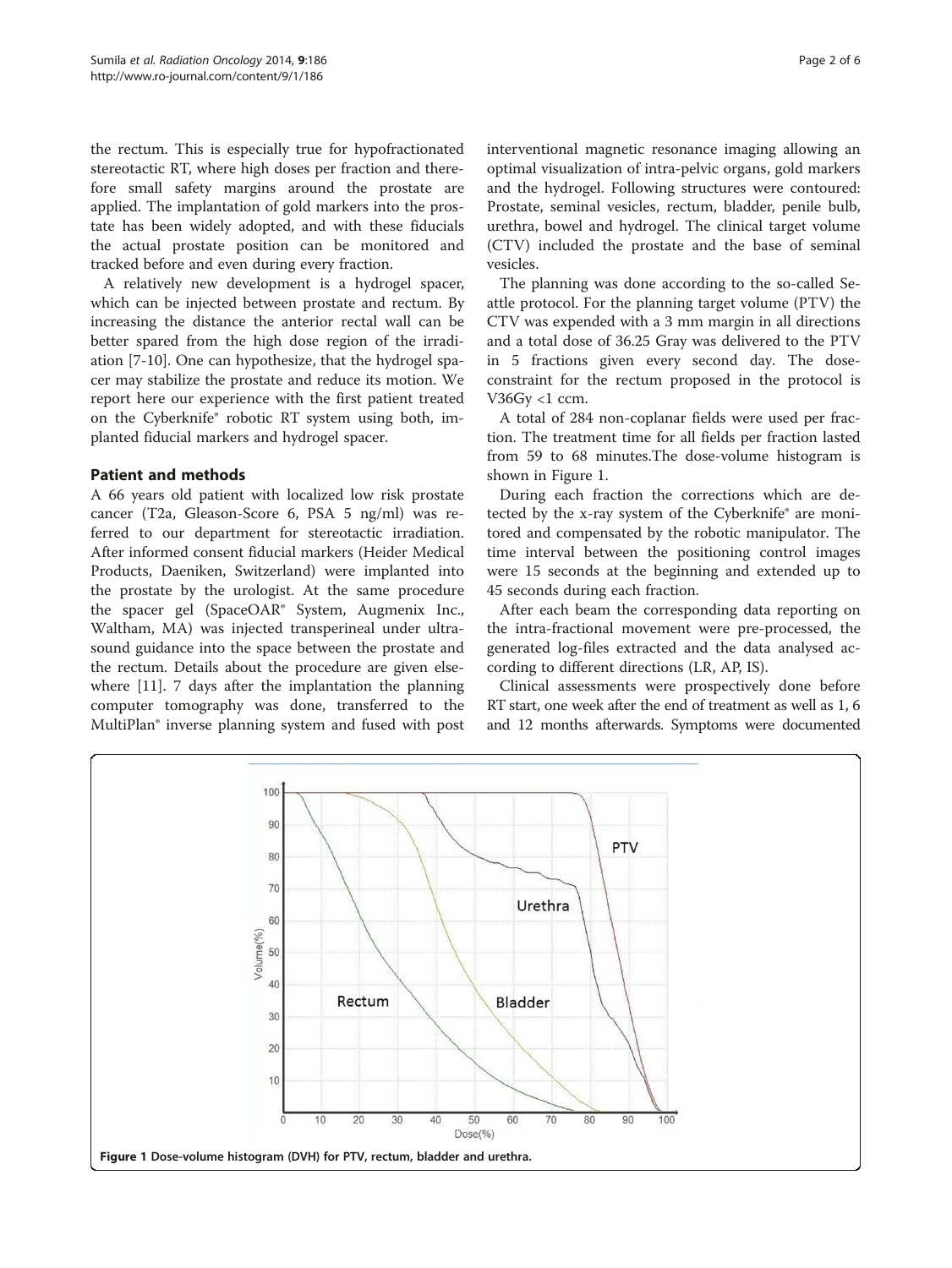using Common Toxicity and Adverse Events Criteria (CTCAE 4.0).

#### Results

The patient tolerated the spacer and marker implantation very well. No pain, no rectal discomfort or other symptoms related to the procedure or to the spacer itself were noted after application or during follow-up. According to the planning system V36Gy for the rectum was 0.062ccm.

Before treatment pelvic functions were normal without any genitourinary or gastrointestinal problems. Few days after the completion of RT grade 2 proctitis and grade 2 diarrhoea with grade 1 faecal incontinence and grade 1 rectal hemorrhage occurred. In addition, there were grade 1 urinary urgency, grade 1 urinary frequency and grade 1 cystitis noninfectiva. All these symptoms disappeared completely after ten days. During this time period the patient used only Scheriproct® suppositories (prednisolon and cinchocain) but no other drugs. On 1-, 6- and 12-months follow-up he was free of any symptoms with only slight decrease of erectile function (grade 1). We observed very good PSA-response with 0.95 ng//ml, 0.57 ng/ml respective 0.34 ng/ml at 3, 6 respective 12 months after RT.

The evaluation of the log-files showed following results: The detected and corrected movements over all 5 fractions are in a range of  $+/-$  4 mm in all orientations (LR: mean 0,238 – SD 0,798; AP: mean 0,450 – SD 1,690; and IS: mean 0,908 – SD 1,518). Details of the prostate movements over time are given in Figure 2a-c.

### **Discussion**

High dose conformality and steep dose gradients are particularly important when treating the prostate due to the close proximity of dose-limiting structures, such as the rectum and bladder. This is even more important, when high-dose single fractions are given, like in radiosurgery or stereotactic fractionated RT. For that purpose the Cyberknife® system is used in our institution. The robotic mobility enables the delivery of a large number of non-isocentric, non coplanar beams individually directed at unique points within the intended target. Nevertheless, knowing that intra-fraction prostate movement is at random and unpredictable [[12\]](#page-5-0), the safely and accurately delivering of irradiation to the prostate represents a challenge for any external beam radiation delivery system. Especially differences in rectal and bladder filling during daily RT sessions can result in significant prostate motion. In a review it was argued that prostate movement is greatest in the AP and IS directions [\[13,14\]](#page-5-0). The standard deviations varied from 1.5 to 4.1 mm in the AP, from 0.7 mm to 1.9 mm in the LR and from 1.7 mm to 4.5 mm in the IS direction. Our measurements are



Cyberknife® treatment in the left-right- (a), anterior-posterior- (b) and inferior-superior-direction (c). The movement was measured using two orthogonal x-ray projections and the implanted gold markers. The different colours indicate the different fractions (F): 1st F black, 2nd F red, 3rd F magenta, 4th F blue, 5th F green. It should be noted that during the actual treatment the position of the treatment table was adjusted after each measurement.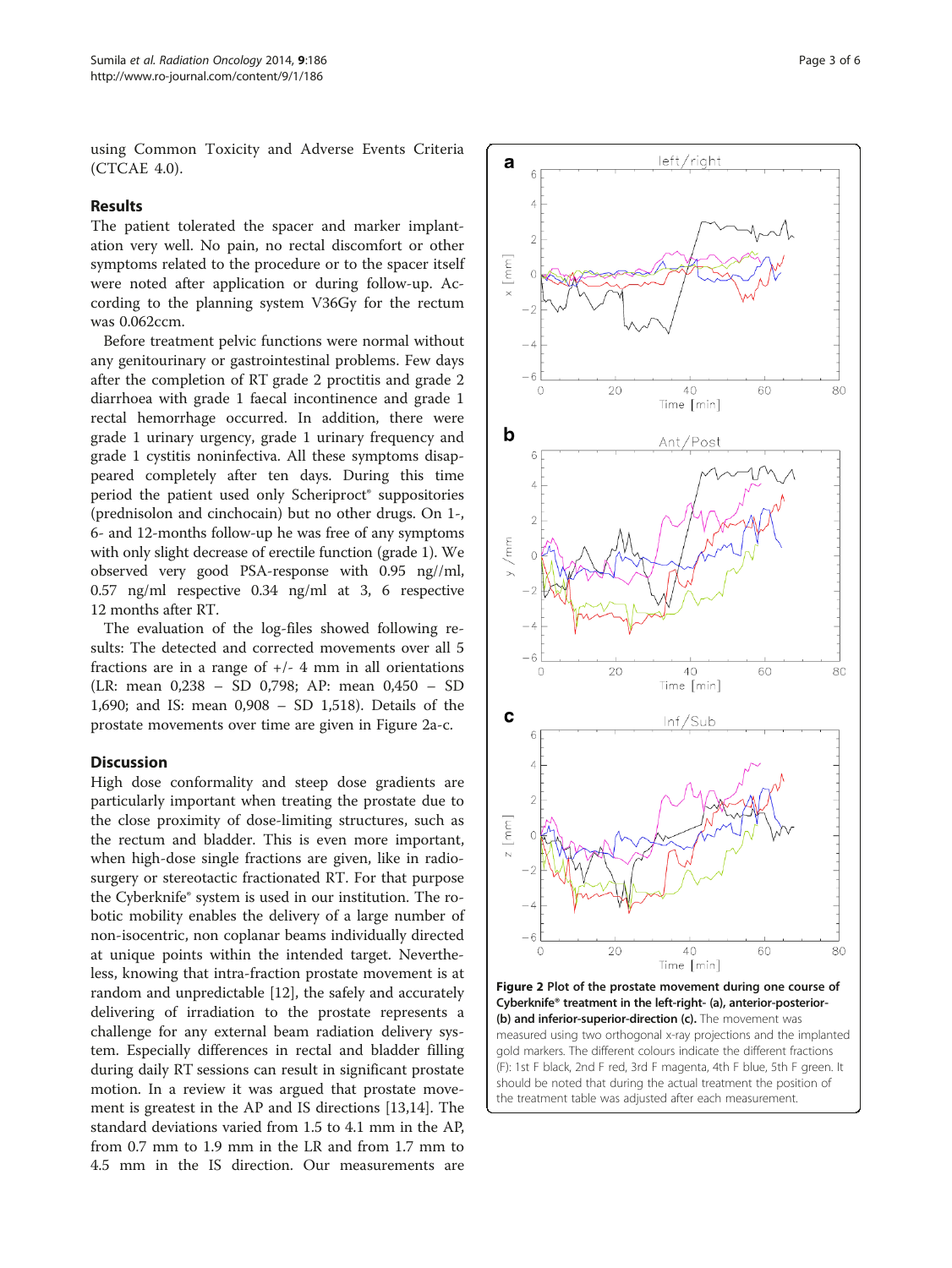| Author                        | Dose scheme                  | No. of<br>patients | Median<br>follow-up<br>(moths) | FFBF (in % by risk group) |                  |          | Early toxicity in % |         |                |               |    |                | Late toxicity in % |                | <b>Patients</b>       |
|-------------------------------|------------------------------|--------------------|--------------------------------|---------------------------|------------------|----------|---------------------|---------|----------------|---------------|----|----------------|--------------------|----------------|-----------------------|
|                               |                              |                    |                                | low (l)                   | intermediate (i) | high (h) | GU                  |         |                | GI            |    |                | GU                 | GI             | receiving<br>ADT in % |
|                               |                              |                    |                                |                           |                  |          | G1                  | G2      | G3             | G1            | G2 | G3             | G <sub>3</sub>     | G <sub>3</sub> |                       |
| Friedland et al. 2009 [5]     | 7 and 7.25 Gy $\times$ 5     | 112                | 24                             |                           | l,i,h: 97.3      |          |                     |         |                |               |    |                | $\circ$            |                | 19                    |
| Bolzicco et al. 2010 [17]     | $7$ Gy $\times$ 5            | 45                 | 20                             |                           | l.i:100          |          | 36                  | 11      | $\mathbf{0}$   | 24            | 24 | $\overline{0}$ | 22                 | $\mathbf{0}$   | 38                    |
| Freeman et al. 2011 [18]      | 7 and 7.25 Gy × 5            | 41                 | 60                             | 92.7                      |                  |          |                     |         |                | $\frac{1}{N}$ |    |                | 25                 | $\mathbf{0}$   | $\Omega$              |
| Kang et al. 2011 [19]         | 8,8.5, and 9 Gy $\times$ 4   | 44                 | 40                             | 100                       | 100              | 90.8     | n.A.                | 14      | $\Omega$       | n.A.          | 9  | $\Omega$       | $\circ$            | $\mathbf{0}$   | 87                    |
| King et al. 2012 [20]         | 7.25 Gy $\times$ 5           | 67                 | 32                             | 94 (4-year)               |                  |          |                     |         |                |               |    |                | 3                  | $\mathbf{0}$   |                       |
| McBride et al. 2012 [21]      | 7.25 and 7.25 Gy $\times$ 5  | 45                 | 44                             | 97.7 (3-year)             |                  |          | 59                  | 19      | $\Omega$       | 31            |    | $\Omega$       | $\overline{2}$     |                | $\Omega$              |
| Oliai et al. 2012 [2]         | 7,7.25 and 7.5 Gy $\times$ 5 | 70                 | 31                             | 100                       | 94.7             | 77.1     | 56                  | 19      | $\overline{4}$ | 17            | 4  | $\Omega$       | 3                  | $\mathbf{0}$   | 33                    |
| Katz et al. 2013 [4]          | 7 and 7.25 Gy × 5            | 304                | 60                             | 97.7 (3-year)             | 90.7             | 74.1     | $72 - 75$           | $4 - 5$ | $\Omega$       | 75-76         | 4  | $\Omega$       | $\overline{2}$     | $\mathbf{0}$   | 19                    |
| Chen et al. 2013 [3]          | 7 and 7.25 Gy × 5            | 100                | 28                             | 100                       | 100              | 88       | 36                  | 35      | $\overline{0}$ | 35            | 5  | $\Omega$       | $\mathbf{0}$       | <1             | 11                    |
| King 2013 [6],<br>pooled date | 7-7.25 Gy $\times$ 5         | 1100               | 36                             | 95                        | 83               | 78       |                     |         |                |               |    |                |                    |                | 14                    |

#### <span id="page-3-0"></span>Table 1 Cyberknife® publications for primary treatment of prostate cancer

\*Acute symptoms typically resolved within one month of treatment completation.

FFBF: freedom from biochemical failure, GU: genitourinary, GI: gastrointestinal, G: Grade, ADT: androgen deprivation therapy.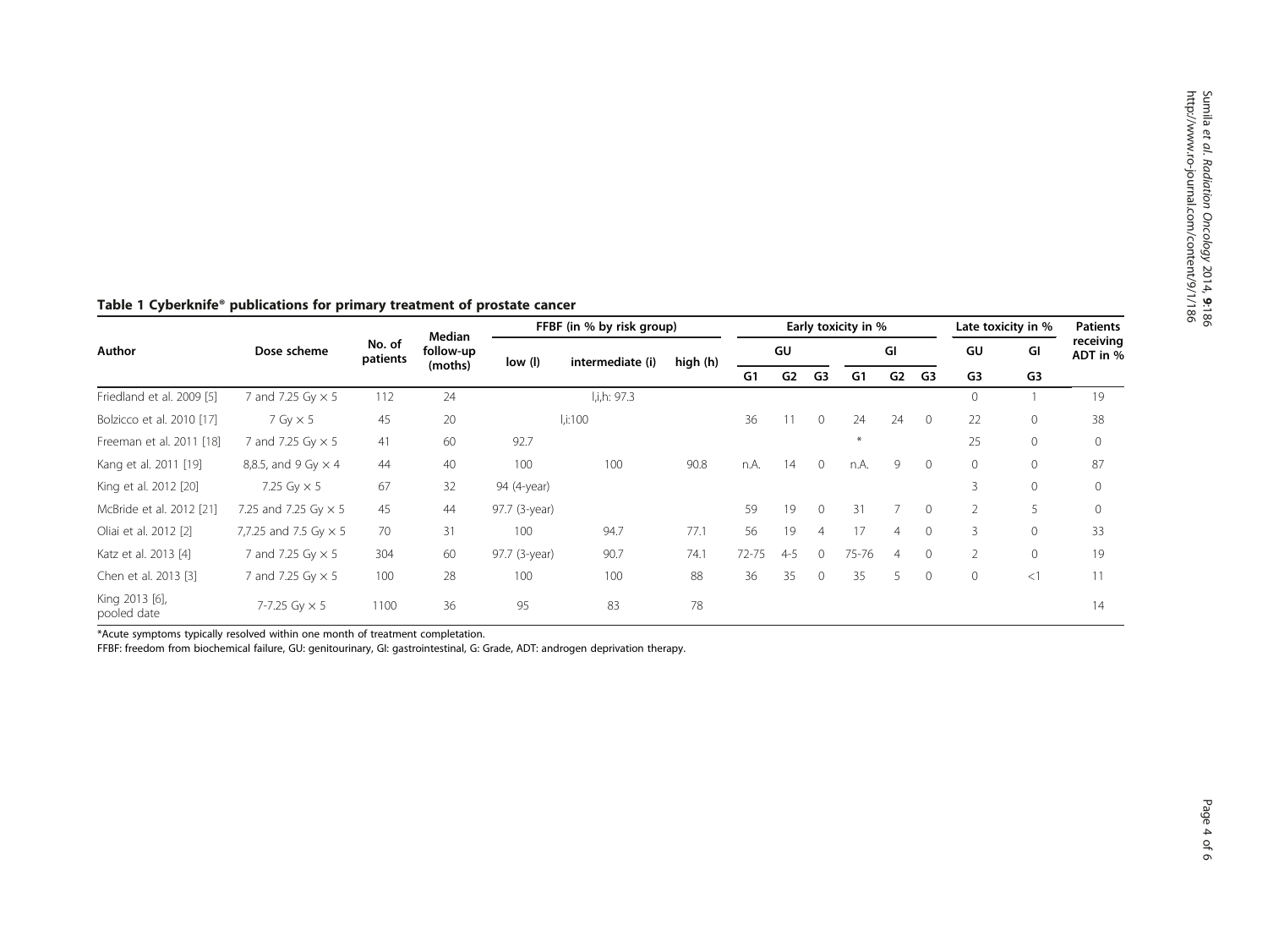<span id="page-4-0"></span>comparable and they are lying in the lower range of the above mentioned data. It has been also shown, that over the course of 8 to 16 minutes prostate movement can be as much as 9.1 mm AP, 8.6 mm IS and 4.8 mm LR [\[15](#page-5-0)]. Therefore, prostate motion could be expected to be even higher during the quite long treatment sessions of more than one hour at the Cyberknife®. We have observed movements over all 5 fractions to be in the range of  $+/-$ 4 mm. One might hypothesize that the spacer-gel has some possibility of stabilization of the prostate.

Conventional image-guided RT technologies provide image guidance for the pre-treatment setup and can be used during treatment delivery to detect intra-fraction organ motion. However treatment accuracy is only guaranteed when the information acquired from the image guidance system is used automatically to correct the beam delivery in real time. Due to the close proximity and the fact that a safety margin of normally 3 to 5 mm is given to counteract patient set-up inaccuracies and organ motion as discussed above it is nearly impossible to spare e.g. the anterior rectal wall from the high dose region. According to our preliminary experience it seems appropriate to use safety margins of 4 mm without corrections even in long lasting treatment fractions, if a hydrogel spacer is used. As the Cyberknife® is correcting the prostate motion in real-time, it can be discussed, if a safety margin is necessary at all. On the other hand one cannot exclude small movements during two measuring points or even during one single beam. Furthermore, rectal side effects were mild and transient as discussed below. Therefore we keep these 3 mm for PTV definition as proposed in the Seattle protocol.

The injection of a spacer seems logical to enlarge the distance between the target volume (prostate) and the organ-at-risk (anterior rectal wall). Despite its increased use clinical data are still rare. Two prospective studies are published with a median follow-up of 12 weeks and 12 months, respectively [[8,10\]](#page-5-0). Furthermore, the total number of patients is quite low (10 and 52 patients, respectively). So far, acute and chronic side effects are mild, most likely due to a decrease of the high-dose region in the surrounding organs, especially the rectum. There were no grade 3-4 toxicities. Gastrointestinal (GI) grade 1 acute side effects were reported in 37% [\[10](#page-5-0)] and 50% [[8\]](#page-5-0), grade 2 in 0% and 12%, respectively. Data regarding late toxicity were documented only in one publication [[10\]](#page-5-0): grade 1 GI toxicity occured in 4%. There was no late GI toxicity higher than grade 1.

Despite spacer our patient suffered from grade 1 and 2 toxicities, but symptoms resolved within 10 days and the patient was without any symptoms at last follow-up one year after treatment. This is in concordance with the published data showing some worsening of bowel and urinary function within the first 3 months, which have been resolved within half a year and remained so beyond 5 years of follow-up [\[6,16](#page-5-0)]. V36Gy for the rectum in our patient was 0.062 ccm, far below the given dose constraint of 1 cm<sup>3</sup>.

Several studies [[17-21](#page-5-0)] have evaluated the efficacy and side effects and of fractionated stereotactic RT using the robotic system. An overview is given in Table [1.](#page-3-0)

To conclude this is the first evaluation of prostate movement using a hydrogel spacer for Cyberknife® treatment with 5 fractions lasting more than 60 minutes each. According to our measurements a CTV to PTV safety margin of 4 mm would be sufficient to cover all prostate movements even without any correction. This might have implications in complex and perhaps longlasting gantry-based linac treatments for prostate cancer. The hydrogel spacer might serve as a kind of stabilisator for the prostate, but this should be analysed in a larger cohort of patients.

#### Abbreviations

ADT: Androgen deprivation therapy; AP: Anterior – posterior; CTV: Clinical target volume; FFBF: Freedom from biochemical failure; G: Grade; GI: Gastrointestinal; GU: genitourinary; IS: Inferior –superior; LR: Left – right; PTV: Planning target volume.

#### Competing interests

We declare no competing interests.

#### Authors' contributions

All authors were involved in the planning of the study design and in the preparation of the manuscript. All authors reviewed and approved the final manuscript.

#### Author details

<sup>1</sup>Institute of Radiotherapy, Klinik Hirslanden, Witellikerstrasse 40, Zürich CH-8032, Switzerland. <sup>2</sup> Faculty of Science, University of Zürich, Zürich, Switzerland.

Received: 6 March 2014 Accepted: 15 August 2014 Published: 20 August 2014

#### References

- 1. Grimm P, Billiet I, Bostwick D, Dicker AP, Frank S, Immerzeel J, Keyes M, Kupelian P, Lee WR, Machtens S, Mayadev J, Moran BJ, Merrick G, Millar J, Roach M, Stock R, Shinohara K, Scholz M, Weber E, Zietman A, Zelefsky M, Wong J, Wentworth S, Vera R, Langley S: Comparative analysis of prostate-specific antigen free survival outcomes for patients with low, intermediate and high risk prostate cancer treatment by radical therapy. Results from the Prostate Cancer Results Study Group. BJU Int 2012, 109(Suppl 1):22–29.
- 2. Oliai C, Lanciano R, Sprandio B, Yang J, Lamond J, Arrigo S, Good M, Mooreville M, Garber B, Brady LW: Stereotactic body radiation therapy for the primary treatment of localized prostate cancer. J Radiat Oncol 2013, 2(1):63–70.
- 3. Chen LN, Suy S, Uhm S, Oermann EK, Ju AW, Chen V, Hanscom HN, Laing S, Kim JS, Lei S, Batipps GP, Kowalczyk K, Bandi G, Pahira J, McGeagh KG, Collins BT, Krishnan P, Dawson NA, Taylor KL, Dritschilo A, Lynch JH, Collins SP: Stereotactic body radiation therapy (SBRT) for clinically localized prostate cancer: the Georgetown University experience. Radiat Oncol 2013, 8:58.
- 4. Katz AJ, Santoro M, Diblasio F, Ashley R: Stereotactic body radiotherapy for localized prostate cancer: disease control and quality of life at 6 years. Radiat Oncol 2013, 8(1):118.
- 5. Friedland JL, Freeman DE, Masterson-McGary ME, Spellberg DM: Stereotactic body radiotherapy: an emerging treatment approach for localized prostate cancer. Technol Cancer Res Treat 2009, 8(5):387–392.